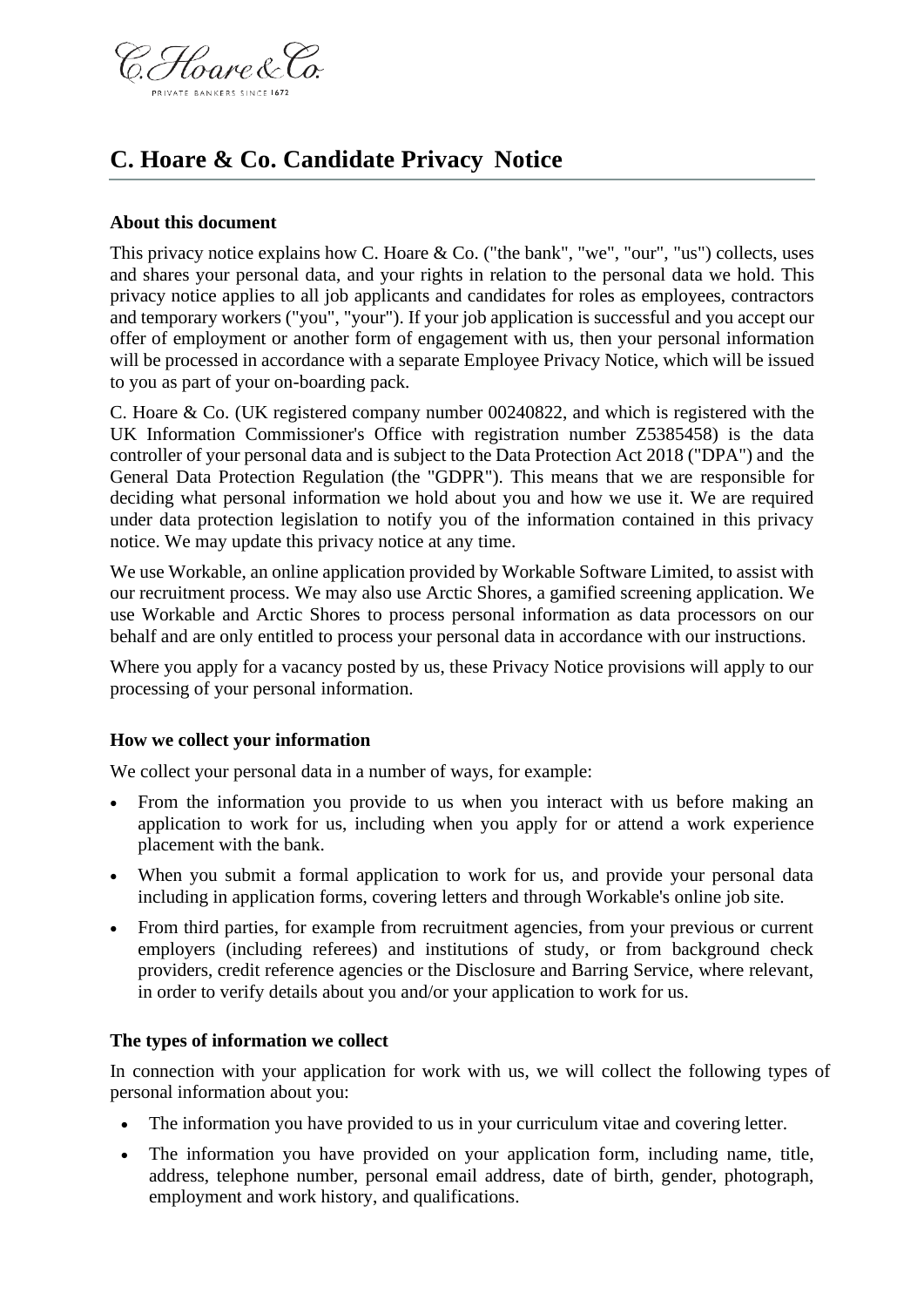- Any information you provide to us during an interview (for example, your identification data, including a copy of your driving licence and passport details page).
- If you contact us by any means we will keep a record of that correspondence and information that you provide to us in that correspondence.
- If you speak to us on the telephone, the call will be recorded, and a copy of the call will be retained.
- If you chose to participate in Arctic Shores screening by using their app, they will provide us with a competency based profile.

We also collect the following "special categories" of more sensitive personal information, where this is necessary for your job application:

- Information about your racial or ethnic origin, religious, philosophical or moral beliefs, sexual orientation and political opinions.
- Information about your health, including any medical condition, health and sickness records
- Information about criminal convictions and offences.

We also collect information about you from other sources:

- Workable provides us with the facility to link the data you provide to us with other publicly available information about you that you have published on the Internet – this may include sources such as LinkedIn and other social media profiles.
- Workable's technology allows us to search various databases e.g. LinkedIn, Indeed.com, Facebook and Twitter, which may include your personal data, to find possible candidates to fill our job openings. Where we find you in this way, we will obtain your personal data from these sources.

#### **How we use your information**

The purposes for which we use personal data (including sensitive personal data, where applicable) we collect in connection with your job application includes:

- Providing you with information about the bank and what it is like to work for us.
- Checking you are legally entitled to work in the UK.
- Administering job applications, assessing your skills, qualifications and suitability for the job or role you have applied for or in respect of other roles, and, where relevant, offering you a job with us.
- To communicate with you during the recruitment process.
- To enhance any information that we receive from you with information obtained from third party data providers e.g. LinkedIn, Indeed.com, Facebook and Twitter. This could include, for example, your contact information.
- To find appropriate candidates to fill our job vacancies.
- To conduct data analytics studies to help improve our recruitment processes.
- Retaining your application form and related documents and information, either: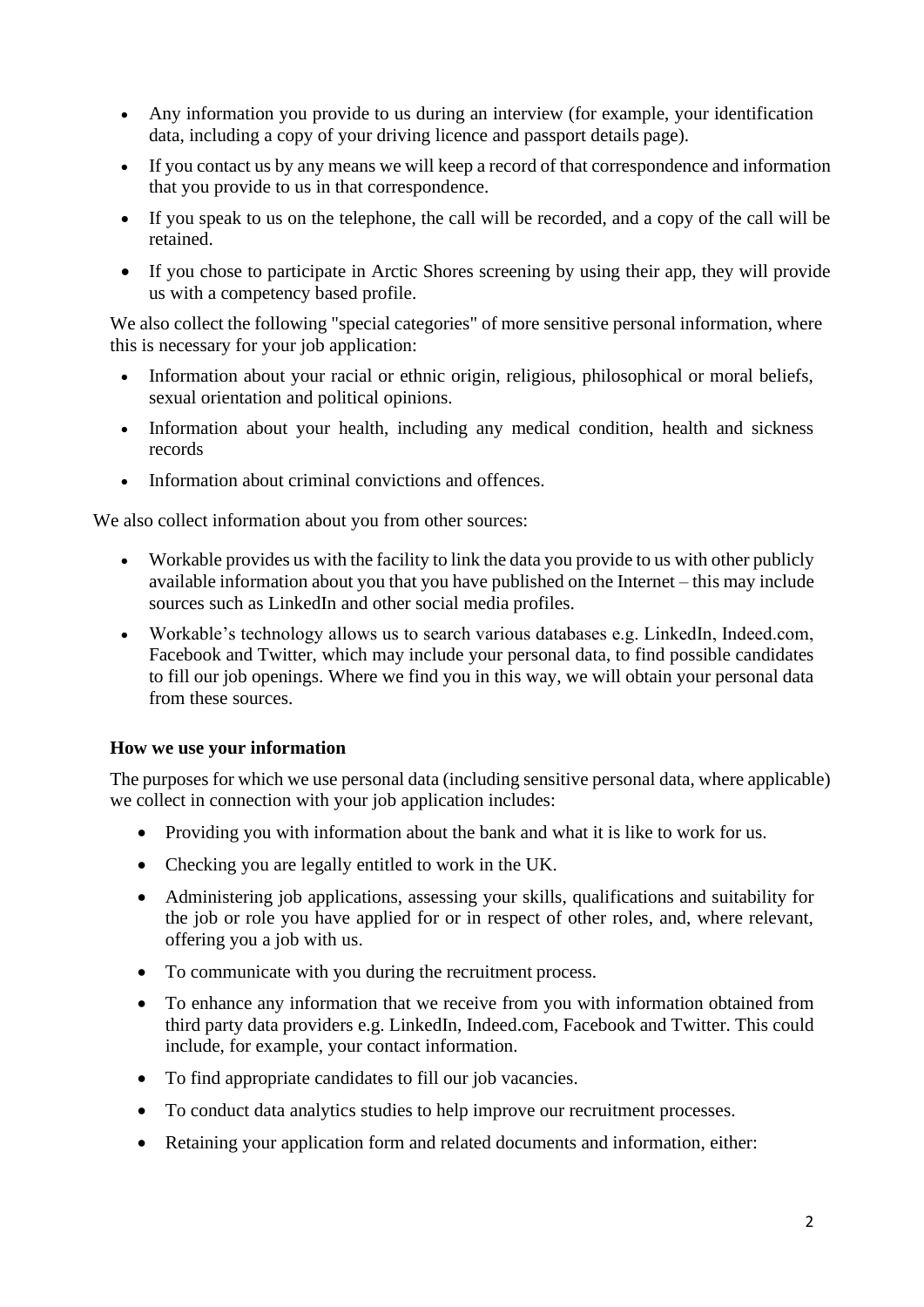- in your personnel file, if you are offered and accept a job with us; or
- in our 'talent pool' database, so that we can keep you in mind as a candidate for other job offers and opportunities to work for the bank that may arise in the future, and for which we think you would be a suitable candidate to apply for.

We will process sensitive personal data, in particular, for the purposes of recording your racial or ethnic origin, religious, philosophical or moral beliefs or sexual orientation, to ensure meaningful equal opportunity monitoring and reporting and to monitor the bank's compliance with equal opportunities legislation.

## **The basis for processing your information**

We process your personal data for the above purposes because:

- You have consented to such use;
- It is necessary in order to take steps at your request prior to entering into a contract with you (i.e. an employment contract or equivalent, provided you are offered a job); or
- It is necessary for our or a third party's legitimate interests and your interests and fundamental rights do not override those interests. Our "legitimate interests" include our commercial interests in operating the bank in a professional, sustainable manner, providing the highest quality services to our clients in accordance with all legal and regulatory requirements (which includes appointing the highest quality candidates to the jobs or roles that we identify as being necessary to achieve those interests).

Importantly, we also process your personal data where we need to comply with our legal obligations. In this respect, we use your personal data for the following:

- To meet our compliance and regulatory obligations, such as compliance with anti- money laundering laws, all applicable FCA and PRA rules, and tax reporting requirements.
- For the prevention and detection of crime.
- In order to assist with investigations (including criminal investigations) carried out by the police and other competent authorities, including the FCA and the PRA.

## **Sharing your information with others**

For the purposes referred to in this privacy notice and relying on the bases for processing as set out above, we will share your personal data with certain third parties, including third party service providers. We require third parties to maintain the security of your data and to process it in accordance with applicable data protection legislation. We will share your personal information with third parties where required by law, where it is necessary to administer the working relationship with you or where we have another legitimate interest in doing so. We will disclose personal data to a variety of recipients including:

- The Referencing Agency Limited (UK registered company number 04973564, and which is registered with the UK Information Commissioner's Office with registration number Z8372827) for the purposes of their performing DBS checks on behalf of the bank as part of the background checks we carry out to ensure your fitness and propriety for your role.
- Workable Software Limited (UK registered company number 08125469 and which is registered with the UK Information Commissioner's Office with registration number ZA023898) for the purpose of hosting the online recruitment platform we use to find and assess candidates and for providing additional, publicly accessible, details relating to candidates.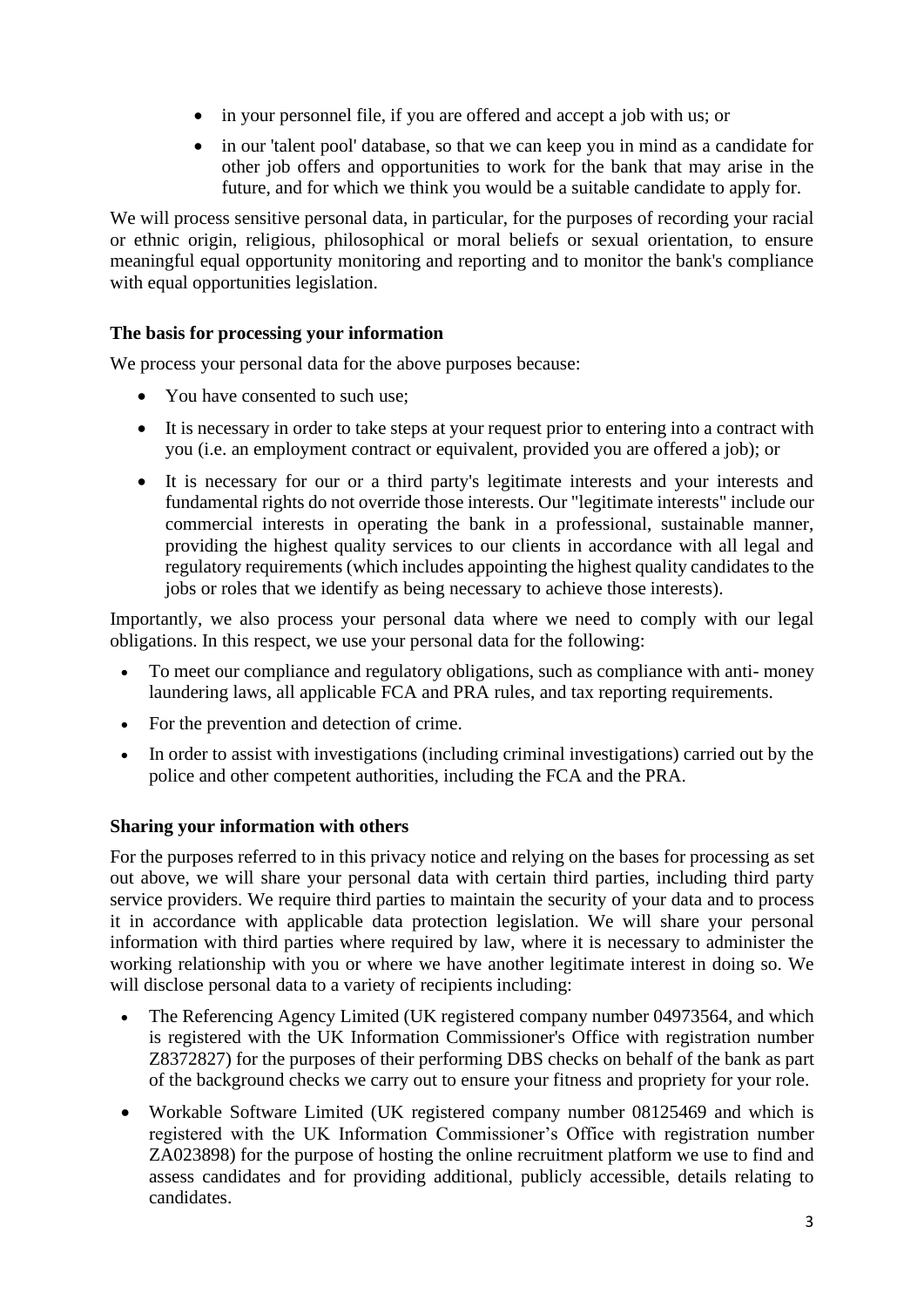- Other employees, agents and contractors where there is a legitimate reason for their receiving the information, including third parties where we have engaged them to process data on our behalf.
- When the bank is legally required to do so (by a court, government body, law enforcement agency or other authority of competent jurisdiction, including HM Revenue and Customs, the FCA and the PRA).

## **Data security, and how we store your information Security**

We have put in place appropriate security measures to prevent your personal information from being accidentally lost, used or accessed in an unauthorised way, altered or disclosed. In addition, we limit access to your personal information to those employees, agents, contractors and other third parties who have a business need to process it. They will only process your personal information on our instructions and they are subject to a duty of confidentiality.

We have put in place procedures to deal with any suspected data security breach and will notify you and any applicable regulator of a suspected breach where we are legally required to do so.

## **Where we store your personal data**

Where we store your personal data in our own systems, it is stored on our secure servers within the European Economic Area ("EEA"). It may also be processed by one of our suppliers based outside the EEA or which use data storage facilities outside the EEA.

The data that we collect from you and process using Workable's services may be transferred to, and stored at, a destination outside the EEA. In particular, your data may be:

- i) accessible to Workable's staff in the USA; or
- ii) stored by Workable's hosting service provider on servers in the USA as well as in the EEA.

The USA does not have the same data protection laws as the United Kingdom and EEA. A Data Processor Agreement has been signed between us and Workable, and we rely on Workable, Inc.'s registration for the EU-US Privacy Shield and signed Standard Contractual Clauses (EU Model Clauses) as the lawful ground for transferring personal data to Workable in the USA. In addition, Workable Software Limited has Data Processor Agreements in place with its overseas group companies, and between Workable Software Limited and each of its data processors. These data processor agreements are designed to help safeguard your privacy rights and give you remedies in the unlikely event of a misuse of your personal data.

If you would like further information please contact us (see 'Contact' below).

## **How long your information is kept**

If your job application is successful and you accept our offer of employment or another form of engagement with us, then your personal information will be retained and processed for the purpose of your role in accordance with our Employee Privacy Notice.

If you are not offered a job or if you do not ultimately take up a role with us, we will retain your personal information for a period of twelve months after our last interaction with you concerning the job or role you have applied for.

If we wish to retain your personal information on file, on the basis that a further opportunity